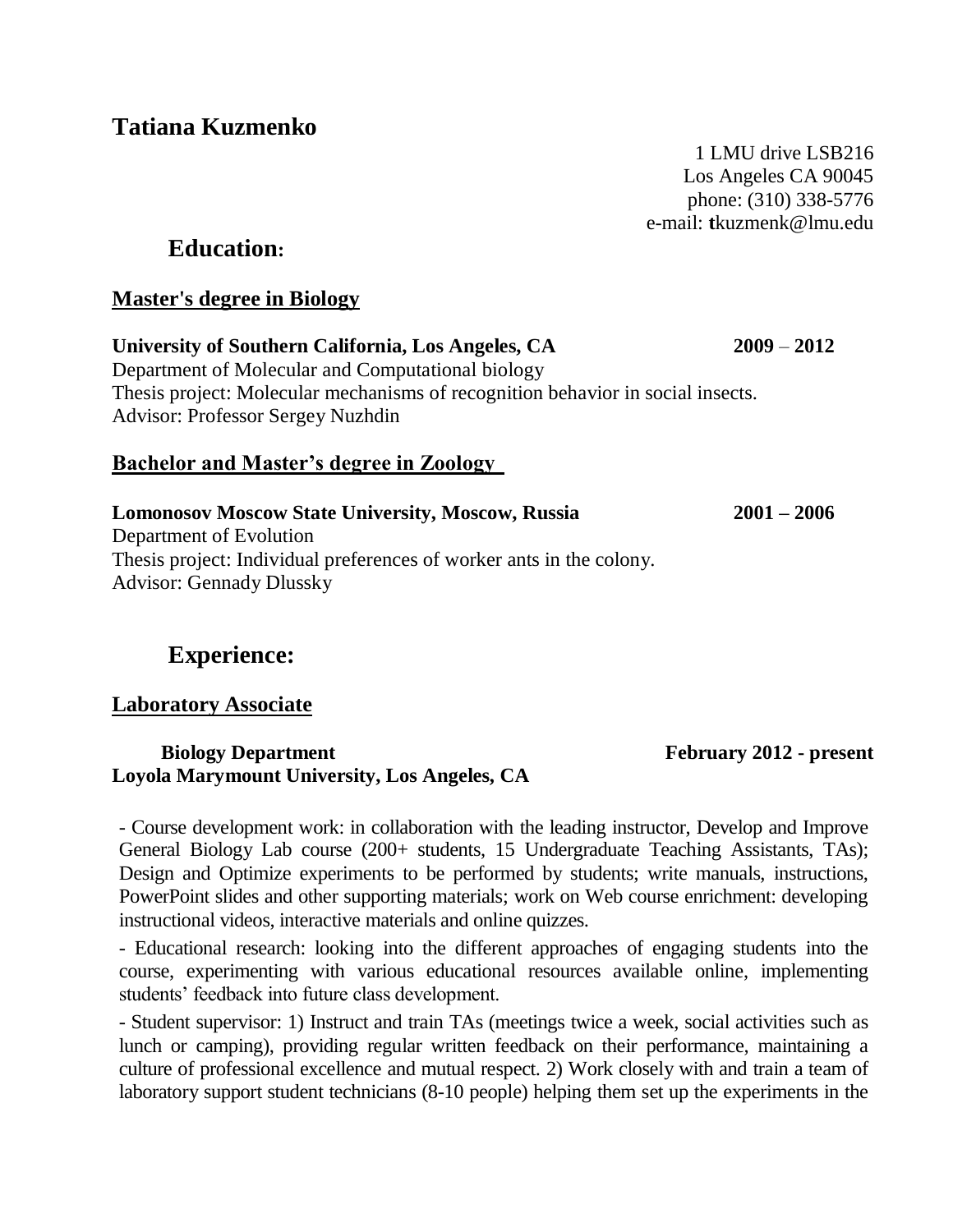labs. 3) Supervise and help research students on various projects throughout the school year and especially during the Summer.

- Research: the best student engagement with the knowledge happened when students can apply what they learn to create something new like collecting data and drawing the conclusion for the real publishable research study. Hence, I work towards organizing the whole course experimental data into one multiple-year dataset that will be used in publications.

### **Research Assistant:**

## **University of Southern California, Los Angeles, CA 11/2008 – 12/2011, 1/2008 - 5/2008**

Conducted independent research project, read and evaluate research literature on the similar subject, presented the results at the lab meeting, supervised and trained undergraduate students.

Techniques utilized: DNA and RNA extraction, purification and quantification;

Primers design, PCR conditions optimization; PCR based methods: RAPD, RACE, step out;

Western blot, Immunohistochemistry: preparation of tissue slices using paraffin and antibody staining;

Electroporation of chicken embryo nervous system with transgenic vectors, confocal imaging;

Data analysis using Internet resources and computer software: Vector NTI, NCBI database, BLAST, ClustalW, Oligo, Primer3 etc.; Statistical analyses: R statistics, SPSS

Fly work: maintaining life stocks of Drosophila lines, collecting virgins, setting up crosses. Supervisor: Sergey Nuzhdin, [snuzhdin@usc.edu](mailto:snuzhdin@usc.edu)

#### **Research Center for Medical Genetics, Moscow, Russia 11/2006 – 12/2007**

DNA and RNA extraction, purification and quantification;

Primers design, PCR conditions optimization;

Supervisor: Michael Skoblov, mskoblov@gmail.com

#### **University of California in Davis, Davis, CA 8/2006 - 10/2006**

Additional techniques: Cloning of a PCR product into a plasmid vector Keeping laboratory colonies of ants Field research, collecting insects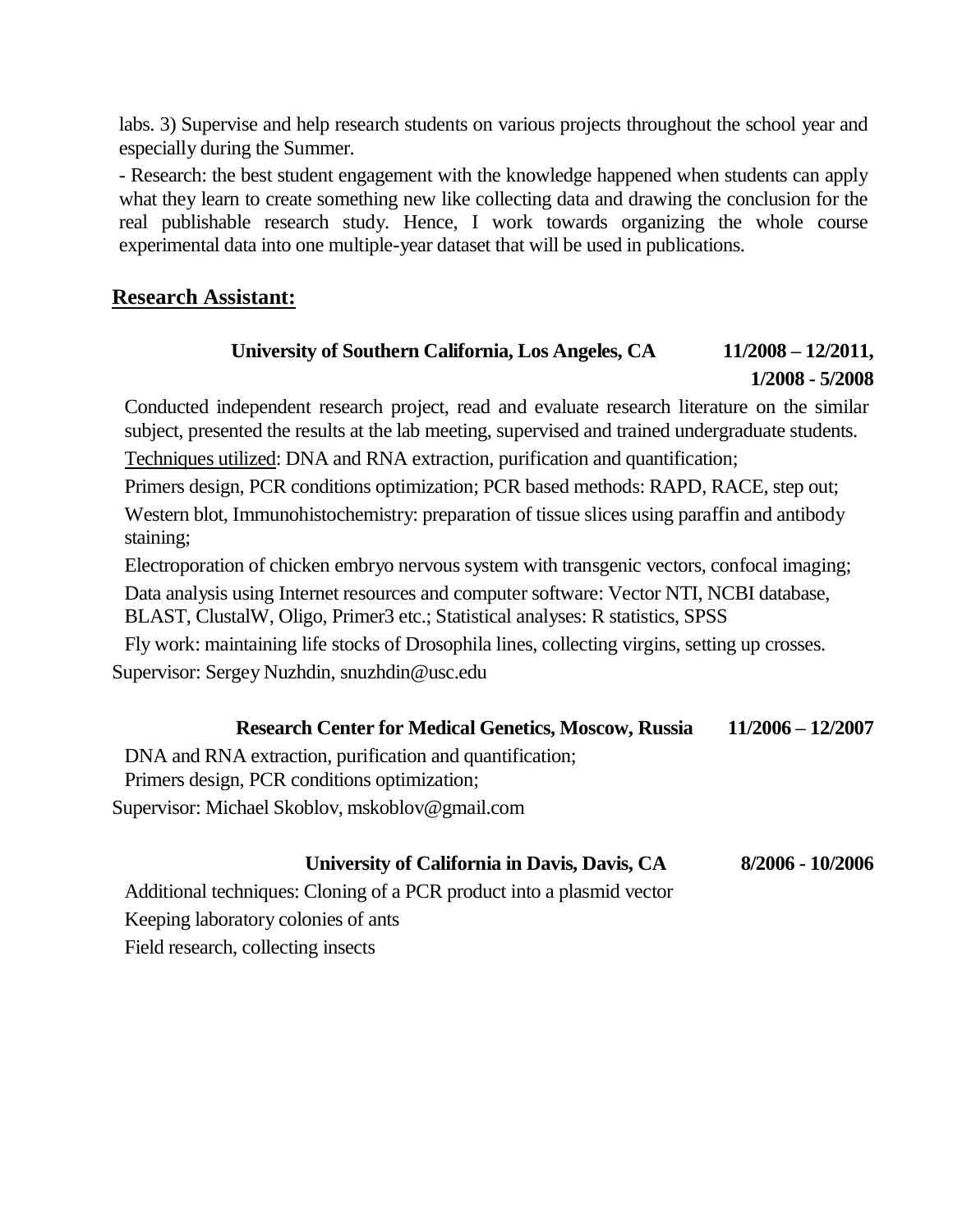## **Teaching Assistant in Molecular biology laboratory 8/2011-12/2011**

#### **University of Southern California, CA**

Preparing presentations, quizzes, supervising students during laboratory experiments, grading port-lab reports, quizzes and exams, holding office hours, maintaining BlackBoard (informational student web-portal). Supervisor: Angel Tabancay, [tabancay@usc.edu](mailto:tabancay@usc.edu)

#### **Teaching assistant in the course of Genetics 8/2010-12/2010**

#### **University of Southern California, CA**

Preparing presentations, leading the discussion group, making quizzes, grading quizzes and exams, holding office hours, supervising students, maintaining BlackBoard (informational student web-portal)

Supervisor: Linda Bazilian, [bazilian@college.usc.edu](mailto:bazilian@college.usc.edu)

### **Chemistry laboratory technician 8/2000 - 7/2001**

#### **High school #5, Troitsk, Russia**

Setting up demonstration experiments, prepare equipment and materials for students practice experiments, maintaining stocks of the reagents in the school laboratory.

## Community public Speaker and Leader 6 and 100 million 8/2012-Present

#### Del Rey Toastmasters Club, CA

Presenting motivational and educational speeches on various topics, mentor new club members, serving as VP Education Club Officer for two years (2013-2014), attending trainings and keeping club members on top of their educational programs; participating in Speech contest competitions, mentor a new Club.

#### **Other work experience**

| <b>Emergency Response Team Captain</b>                             | $2016$ – present |
|--------------------------------------------------------------------|------------------|
| <b>Emergency Response Team Member</b>                              | 2012-2016        |
| <b>Staff Engagement Committee Member</b>                           | 2015-2017        |
| Tutor Chemistry, Biology and Math for high school student, Russia  | 2000-2008        |
| Riding treatment instructor for children with disabilities, Russia | 2004-2005        |
| Personal instructor in the horseback riding sport school, Russia   | 1998-2005        |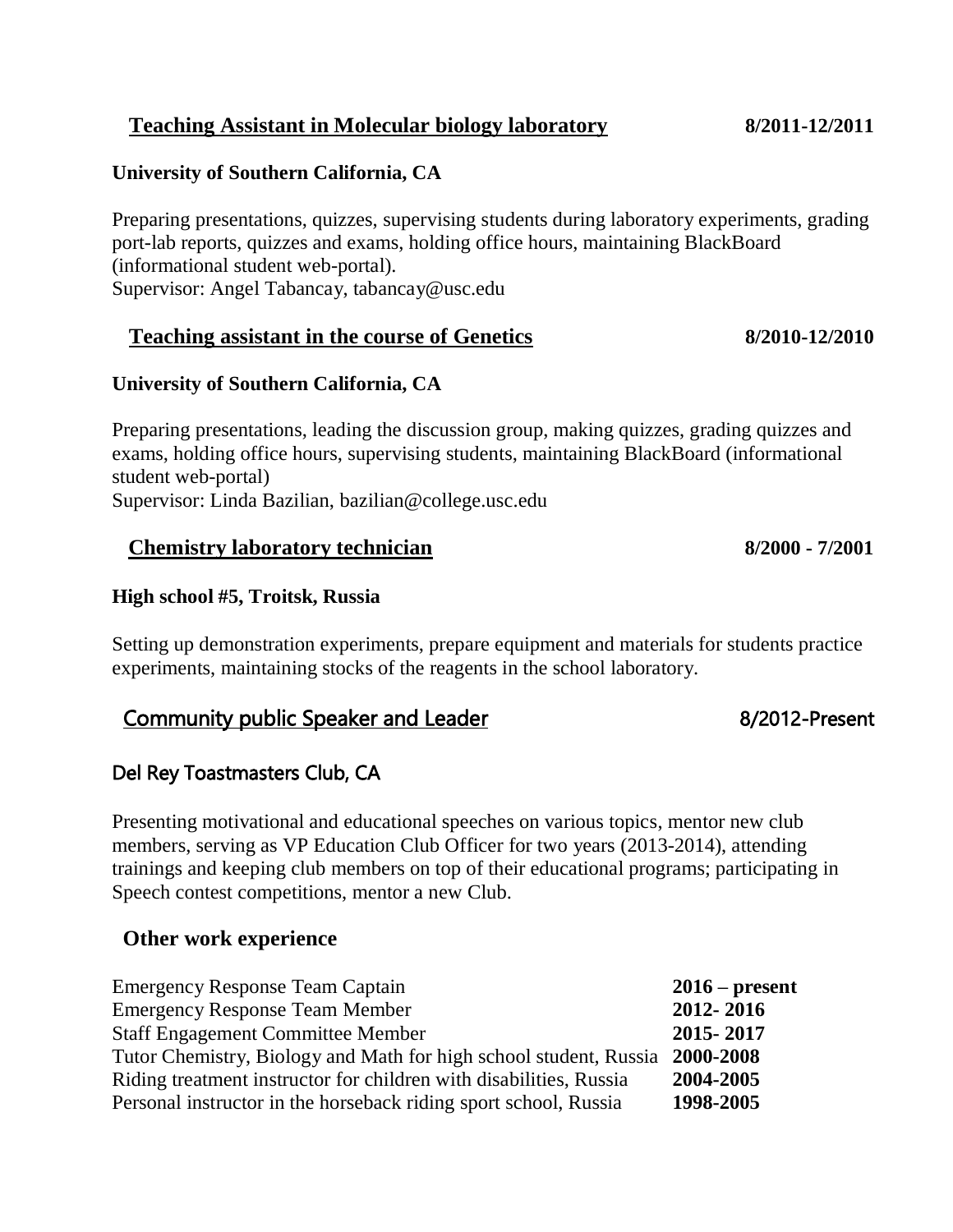# **Workshops attended**

| Summer School and Workshop Course:                   | May 16 - June 3, 2011     |
|------------------------------------------------------|---------------------------|
| <b>Linkage and Recombination in Genome Sequences</b> |                           |
| Okinawa Institute of Science and Technology, Japan   |                           |
| <b>Online/Hybrid Course Development Workshop</b>     | May $31 -$ June 3, 2016   |
| Loyola Marymount University, CA                      |                           |
| <b>Amplicon sequencing workshop</b>                  | <b>August 11-15, 2017</b> |
| Wrigley Marine Science Center, Catalina Island, CA   |                           |

# **Talks**

**"Memory-Enhancing Effect of Emotions and How Stress, Drugs and Exercise Alter Mood"** Loyola Marymount University, CA **March 17, 2017** 

**"Emotions Are Essential for Long-term Memory Formation, Demonstrated by Ants"** Loyola Marymount University, CA **October 29, 2013** 

**"Neurogenetics of Friendship and What Ants Have to Do with It"** Loyola Marymount University, CA **November 1, 2012** 

# **Skills**

- Lifelong learner (professional development)
- Communication and public speaking, scientific presentations
- Detail-oriented, comfortable following complex instructions and procedures
- New ideas generation, implementation and improvement
- Self-motivation based on natural curiosity and enthusiasm
- Time management and efficiency of work processes
- Planning and organizing complex workplace process or group activities
- Laboratory safety and operation
- Molecular Biology various range of laboratory techniques (see details above)
- Adult and Pediatric First Aid/CPR/AED (most recent training on 07/28/2017)
- Disaster and emergency preparedness and response
- **-** Computer skills: Mac, PC, Office, Photoshop, various video editing software, various data analysis software (see details above), web administration
- Programming languages: basic Java, R, HTML
- Equipment setup, software installation and optimization, troubleshooting